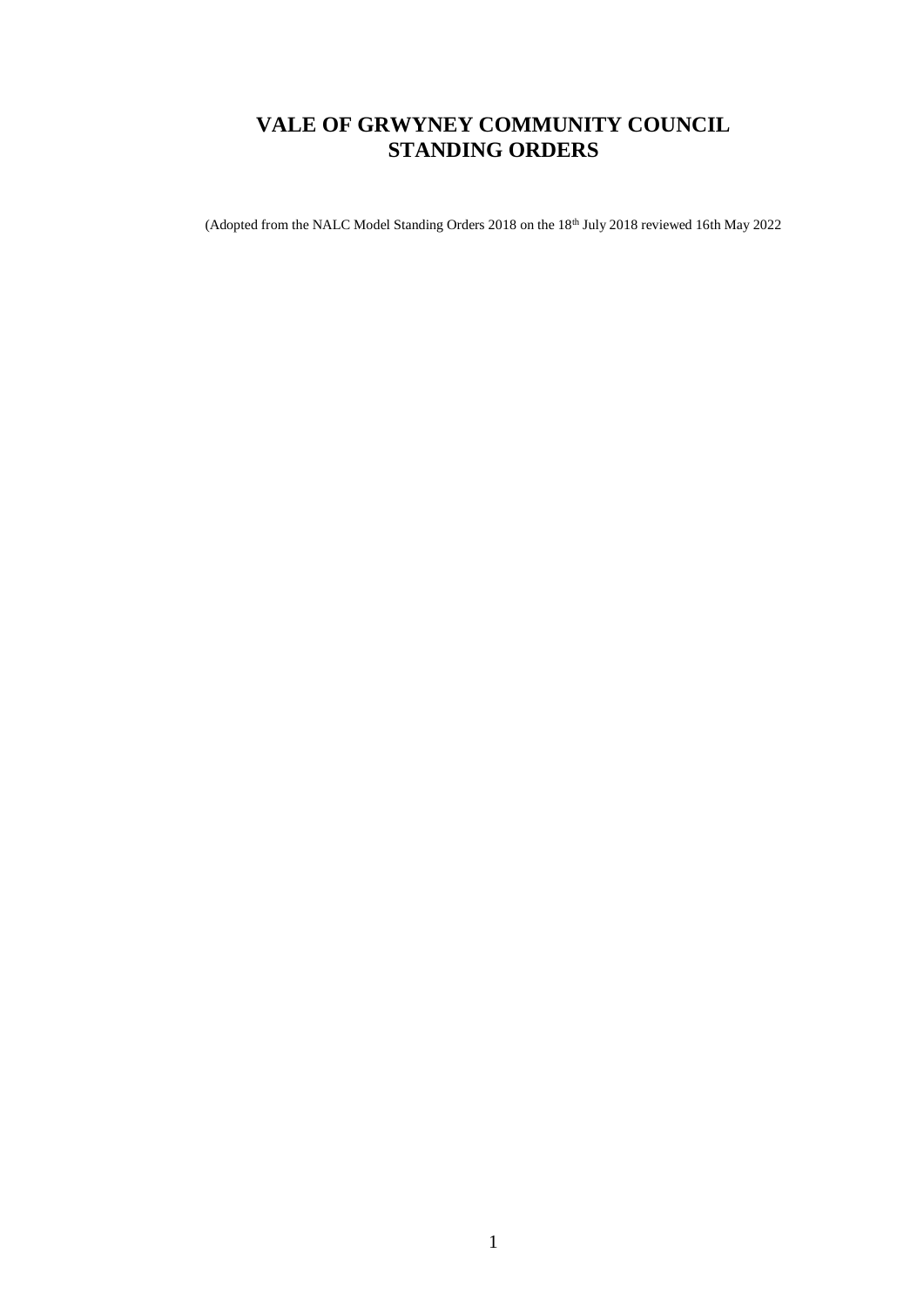# 1. **RULES OF DEBATE AT MEETINGS**

- a Motions on the agenda shall be considered in the order that they appear unless the order is changed at the discretion of the chairman of the meeting.
- b A motion (including an amendment) shall not be progressed unless it has been moved and seconded.
- c A motion on the agenda that is not moved by its proposer may be treated by the chairman of the meeting as withdrawn.
- d If a motion (including an amendment) has been seconded, it may be withdrawn by the proposer only with the consent of the seconder and the meeting.
- e An amendment is a proposal to remove or add words to a motion. It shall not negate the motion.
- f If an amendment to the original motion is carried, the original motion (as amended) becomes the substantive motion upon which further amendment(s) may be moved.
- g An amendment shall not be considered unless early verbal notice of it is given at the meeting and, if requested by the chairman of the meeting, is expressed in writing to the chairman.
- h A councillor may move an amendment to his own motion if agreed by the meeting. If a motion has already been seconded, the amendment shall be with the consent of the seconder and the meeting.
- i If there is more than one amendment to an original or substantive motion, the amendments shall be moved in the order directed by the chairman of the meeting.
- j Subject to standing order 1(k), only one amendment shall be moved and debated at a time, the order of which shall be directed by the chairman of the meeting.
- k One or more amendments may be discussed together if the chairman of the meeting considers this expedient but each amendment shall be voted upon separately.
- l A councillor may not move more than one amendment to an original or substantive motion.
- m The mover of an amendment has no right of reply at the end of debate on it.
- n Where a series of amendments to an original motion are carried, the mover of the original motion shall have a right of reply either at the end of debate on the first amendment or at the very end of debate on the final substantive motion immediately before it is put to the vote.
- o Unless permitted by the chairman of the meeting, a councillor may speak once in the debate on a motion except:
	- i. to speak on an amendment moved by another councillor;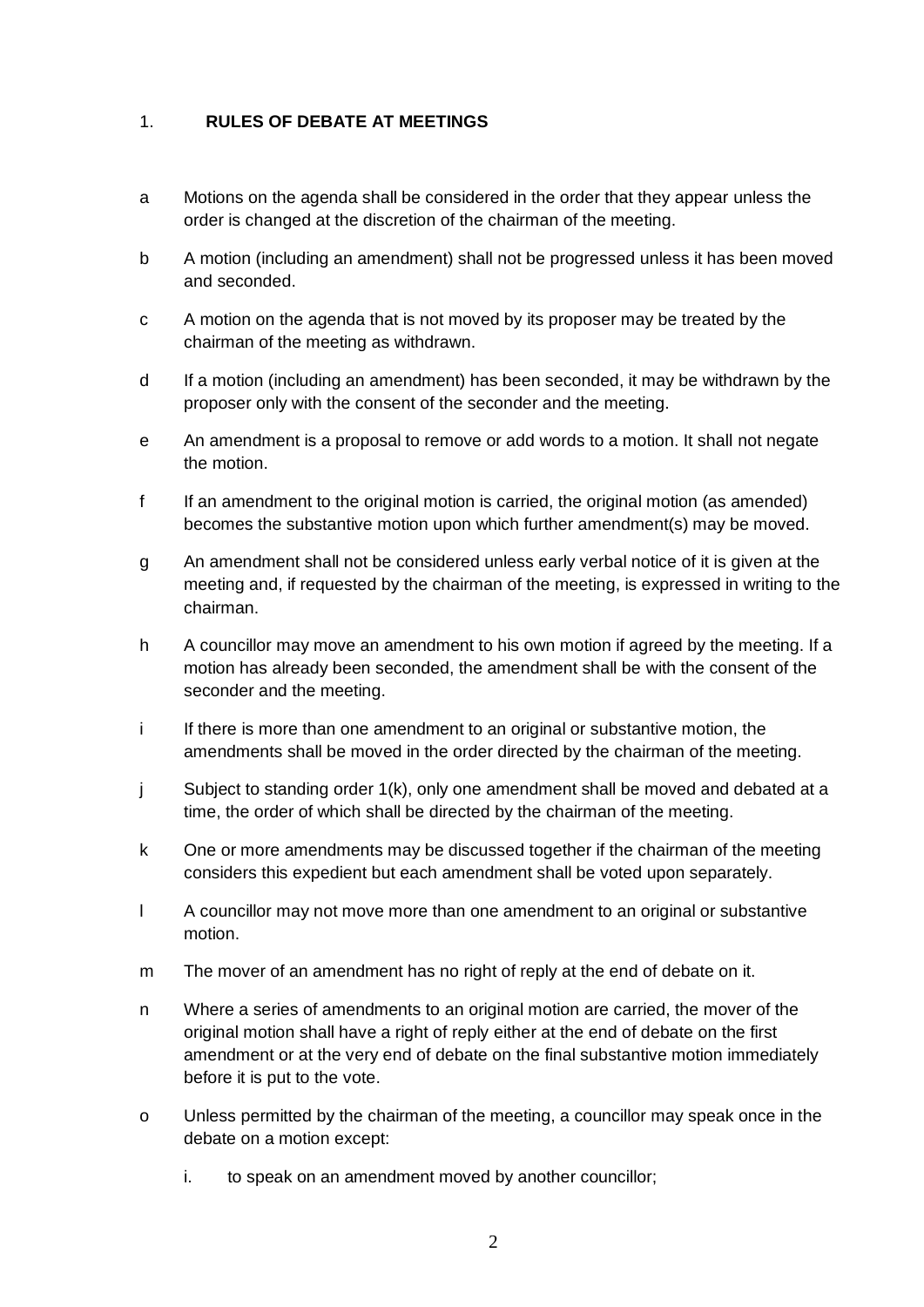- ii. to move or speak on another amendment if the motion has been amended since he last spoke;
- iii. to make a point of order;
- iv. to give a personal explanation; or
- v. to exercise a right of reply.
- p During the debate on a motion, a councillor may interrupt only on a point of order or a personal explanation and the councillor who was interrupted shall stop speaking. A councillor raising a point of order shall identify the standing order which he considers has been breached or specify the other irregularity in the proceedings of the meeting he is concerned by.
- q A point of order shall be decided by the chairman of the meeting and his decision shall be final.
- r When a motion is under debate, no other motion shall be moved except:
	- i. to amend the motion;
	- ii. to proceed to the next business;
	- iii. to adjourn the debate;
	- iv. to put the motion to a vote;
	- v. to ask a person to be no longer heard or to leave the meeting;
	- vi. to refer a motion to a committee or sub-committee for consideration;
	- vii. to exclude the public and press;
	- viii. to adjourn the meeting; or
	- ix. to suspend particular standing order(s) excepting those which reflect mandatory statutory or legal requirements.
- s Before an original or substantive motion is put to the vote, the chairman of the meeting shall be satisfied that the motion has been sufficiently debated and that the mover of the motion under debate has exercised or waived his right of reply.
- t Excluding motions moved under standing order 1(r), the contributions or speeches by a councillor shall relate only to the motion under discussion and shall not exceed 5 minutes without the consent of the chairman of the meeting.

# 2. **DISORDERLY CONDUCT AT MEETINGS**

a No person shall obstruct the transaction of business at a meeting or behave offensively or improperly. If this standing order is ignored, the chairman of the meeting shall request such person(s) to moderate or improve their conduct.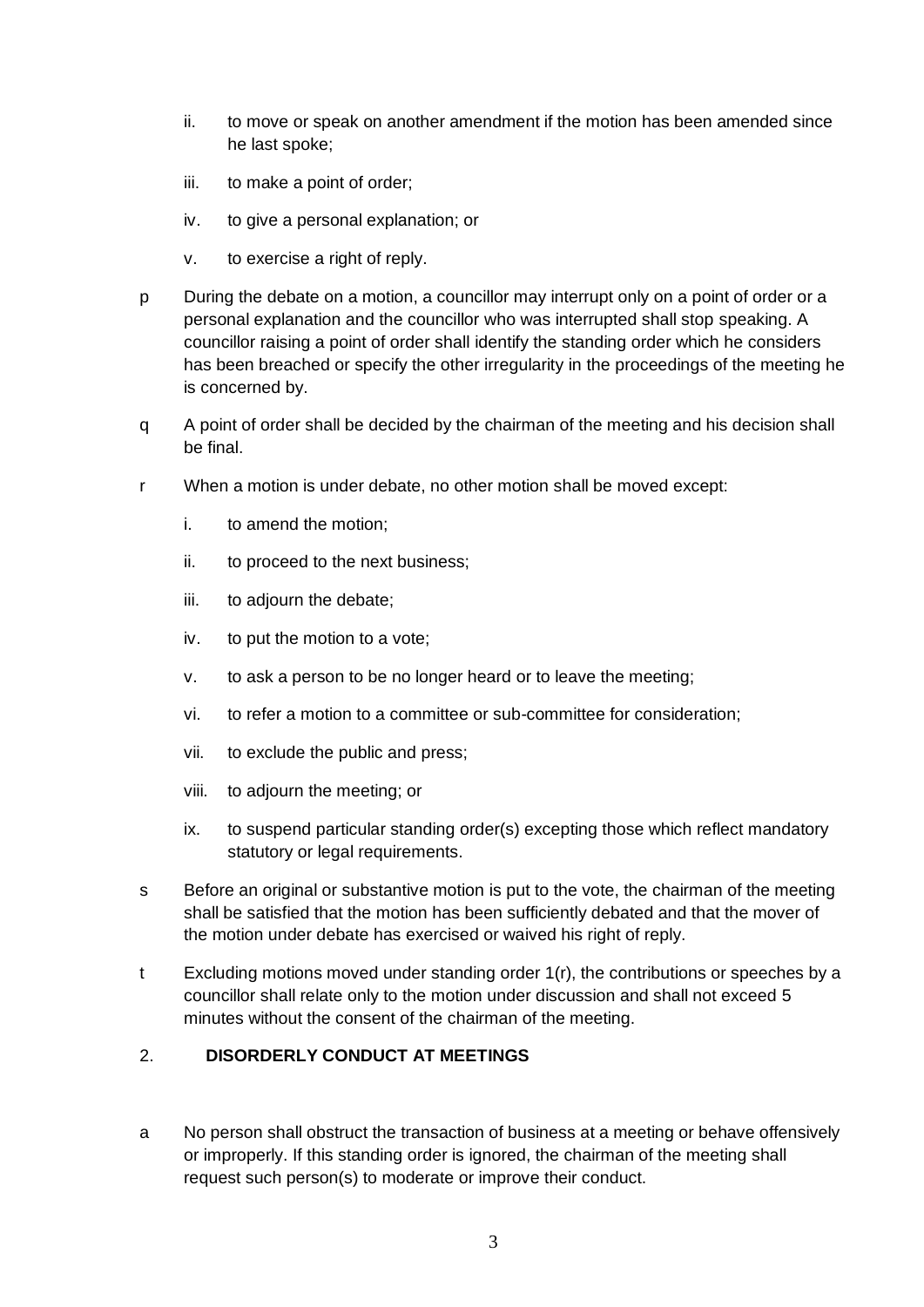- b If person(s) disregard the request of the chairman of the meeting to moderate or improve their conduct, any councillor or the chairman of the meeting may move that the person be no longer heard or be excluded from the meeting. The motion, if seconded, shall be put to the vote without discussion.
- c If a resolution made under standing order 2(b) is ignored, the chairman of the meeting may take further reasonable steps to restore order or to progress the meeting. This may include temporarily suspending or closing the meeting.

#### 3. **MEETINGS GENERALLY**

Full Council meetings Committee meetings Sub-committee meetings **•** 

- a **Meetings shall not take place in premises which at the time of the meeting are used for the supply of alcohol, unless no other premises are available free of charge or at a reasonable cost.**
- b **The minimum three clear days for notice of a meeting does not include the day on which notice was issued, the day of the meeting, a Sunday, a day of the Christmas break, a day of the Easter break or of a bank holiday or a day appointed for public thanksgiving or mourning.**
- c **The minimum three clear days' public notice for a meeting does not include the day on which the notice was issued or the day of the meeting unless the meeting is convened at shorter notice**
- ● d **Meetings shall be open to the public unless their presence is prejudicial to the public interest by reason of the confidential nature of the business to be transacted or for other special reasons. The public's exclusion from part or all of a meeting shall be by a resolution which shall give reasons for the public's exclusion.**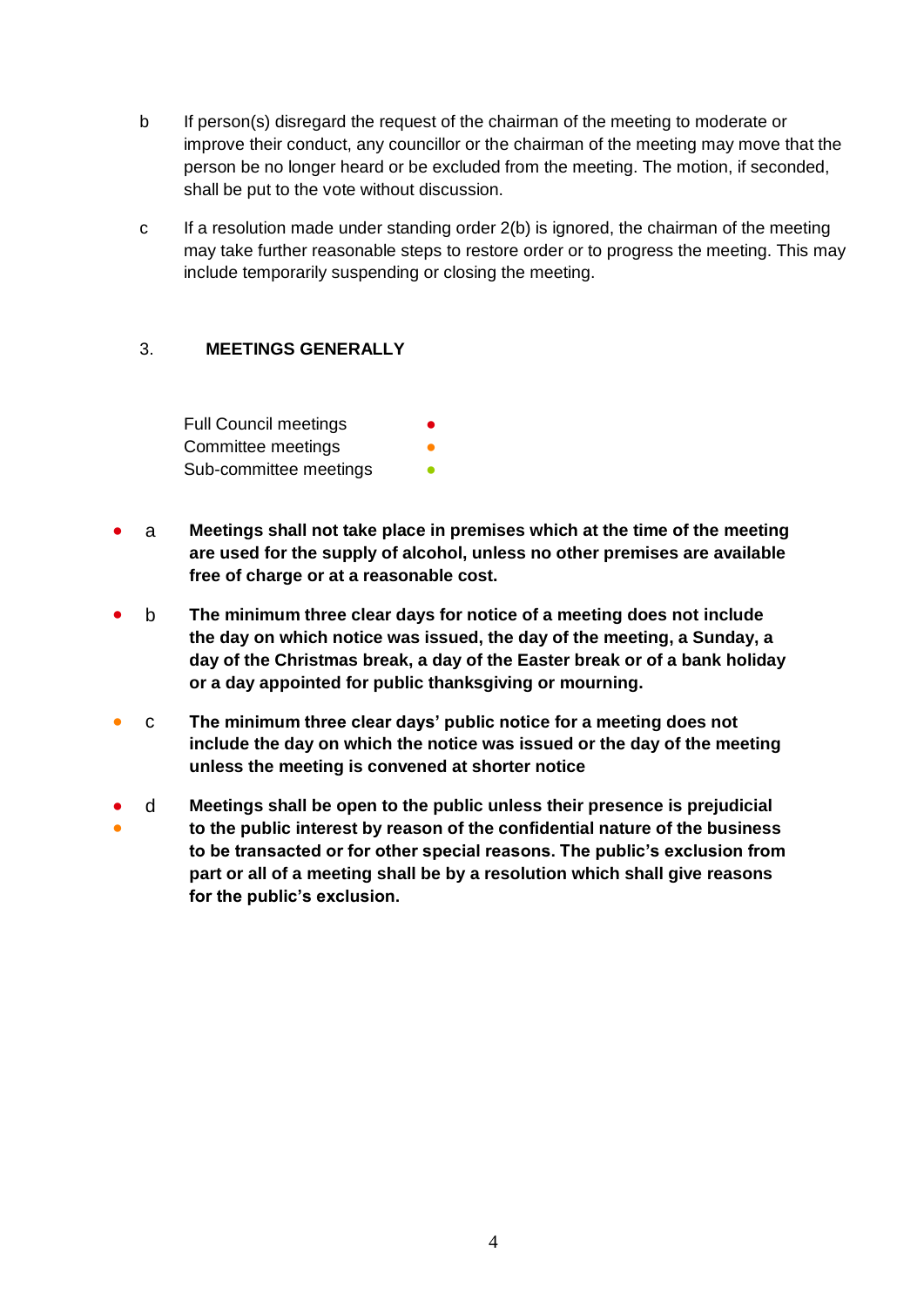- e Members of the public may make representations, answer questions and give evidence at a meeting which they are entitled to attend in respect of the business on the agenda in accordance with the council's Public Speaking Policy.
- f The period of time designated for public participation at a meeting in accordance with standing order 3(e) shall not exceed 10 minutes unless directed by the chairman of the meeting.
- g Subject to standing order 3(f), a member of the public shall not speak for more than 3 minutes.
- h In accordance with standing order 3(e), a question shall not require a response at the meeting nor start a debate on the question. The chairman of the meeting may direct that a written or oral response be given.
- i A person shall raise his hand when requesting to speak
- j A person who speaks at a meeting shall direct his comments to the chairman of the meeting.
- k Only one person is permitted to speak at a time. If more than one person wants to speak, the chairman of the meeting shall direct the order of speaking.
- l Subject to standing order 3(m), a person who attends a meeting is permitted to report on the meeting whilst the meeting is open to the public. To "report" means to film, photograph, make an audio recording of meeting proceedings, use any other means for enabling persons not present to see or hear the meeting as it takes place or later or to report or to provide oral or written commentary about the meeting so that the report or commentary is available as the meeting takes place or later to persons not present.
- m A person present at a meeting may not provide an oral report or oral commentary about a meeting as it takes place without permission.
- ● n **The press shall be provided with reasonable facilities for the taking of their report of all or part of a meeting at which they are entitled to be present.**
- o **Subject to standing orders which indicate otherwise, anything authorised or required to be done by, to or before the Chairman of the Council may in his absence be done by, to or before the Vice-Chairman of the Council (if there is one).**
- p **The Chairman of the Council, if present, shall preside at a meeting. If the Chairman is absent from a meeting, the Vice-Chairman of the Council (if there is one), if present, shall preside. If both the Chairman and the Vice-Chairman are absent from a meeting, a councillor as chosen by the councillors present at the meeting shall preside at the meeting.**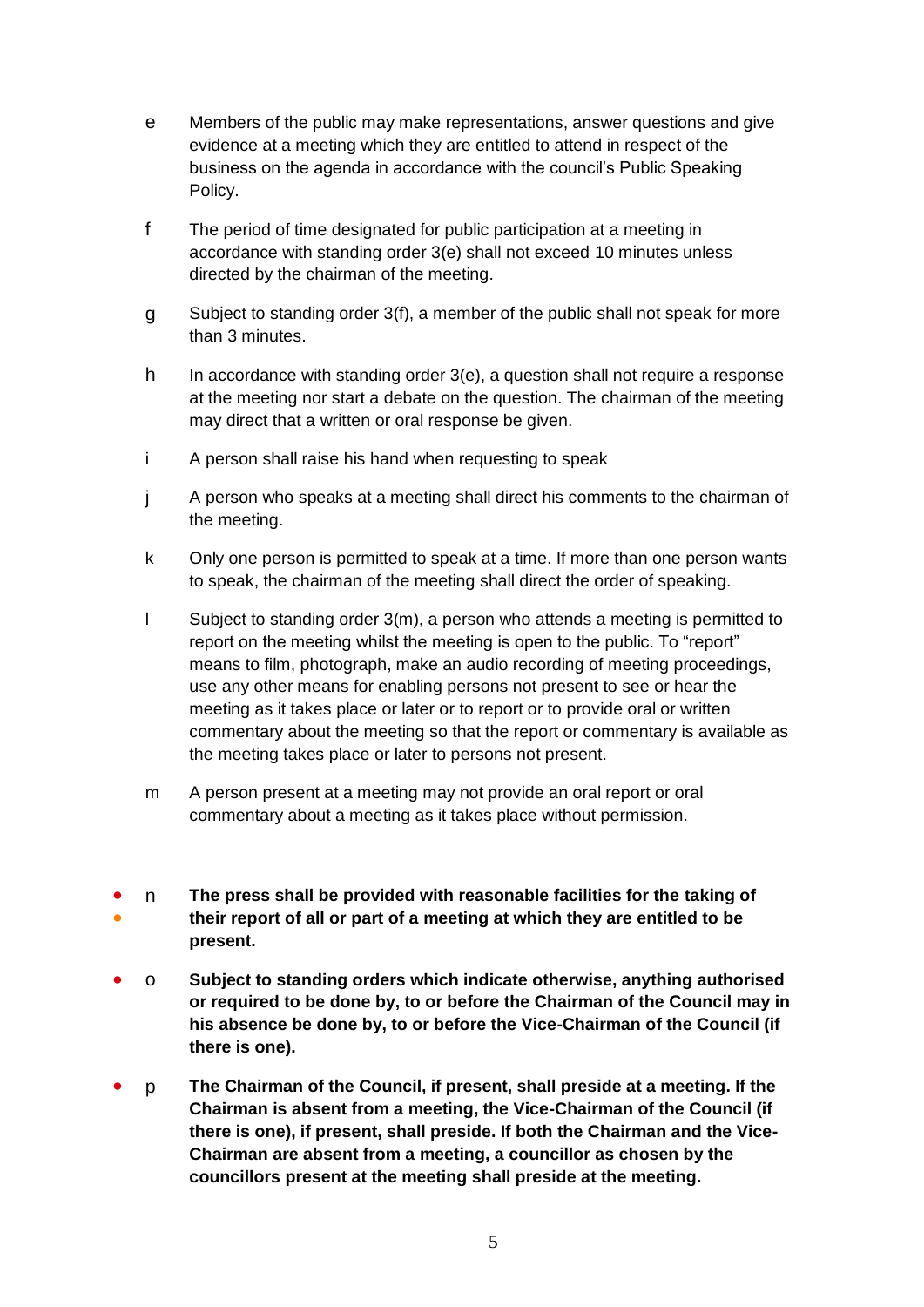- q **Subject to a meeting being quorate, all questions at a meeting shall be**
- **decided by a majority of the councillors and non-councillors with voting**
- **rights present and voting.**
- ● ● r **The chairman of a meeting may give an original vote on any matter put to the vote, and in the case of an equality of votes may exercise his casting vote whether or not he gave an original vote.**

*See standing orders 5(h) and (i) for the different rules that apply in the election of the Chairman of the Council at the annual meeting of the Council.*

- s **Unless standing orders provide otherwise, voting on a question shall be by a show of hands. At the request of a councillor, the voting on any question shall be recorded so as to show whether each councillor present and voting gave his vote for or against that question.** Such a request shall be made before moving on to the next item of business on the agenda.
	- t The minutes of a meeting shall include an accurate record of the following:
		- i. the time and place of the meeting;
		- ii. the names of councillors who are present and the names of councillors who are absent;
		- iii. interests that have been declared by councillors and non-councillors with voting rights;
		- iv. the grant of dispensations (if any) to councillors and non-councillors with voting rights;
		- v. whether a councillor or non-councillor with voting rights left the meeting when matters that they held interests in were being considered;
		- vi. if there was a public participation session; and
		- vii. the resolutions made.
- ● ● u **A councillor or a non-councillor with voting rights who has a personal or prejudicial interest in a matter being considered at a meeting which limits or restricts his right to participate in a discussion or vote on that matter is subject to obligations in the code of conduct adopted by the Council**.
- v **No business may be transacted at a meeting unless at least one-third of the whole number of members of the Council are present and in no case shall the quorum of a meeting be less than three.**

*See standing order 4(d)(viii) for the quorum of a committee or sub-committee meeting.* 

● ● w **If a meeting is or becomes inquorate no business shall be transacted** and the meeting shall be closed. The business on the agenda for the meeting shall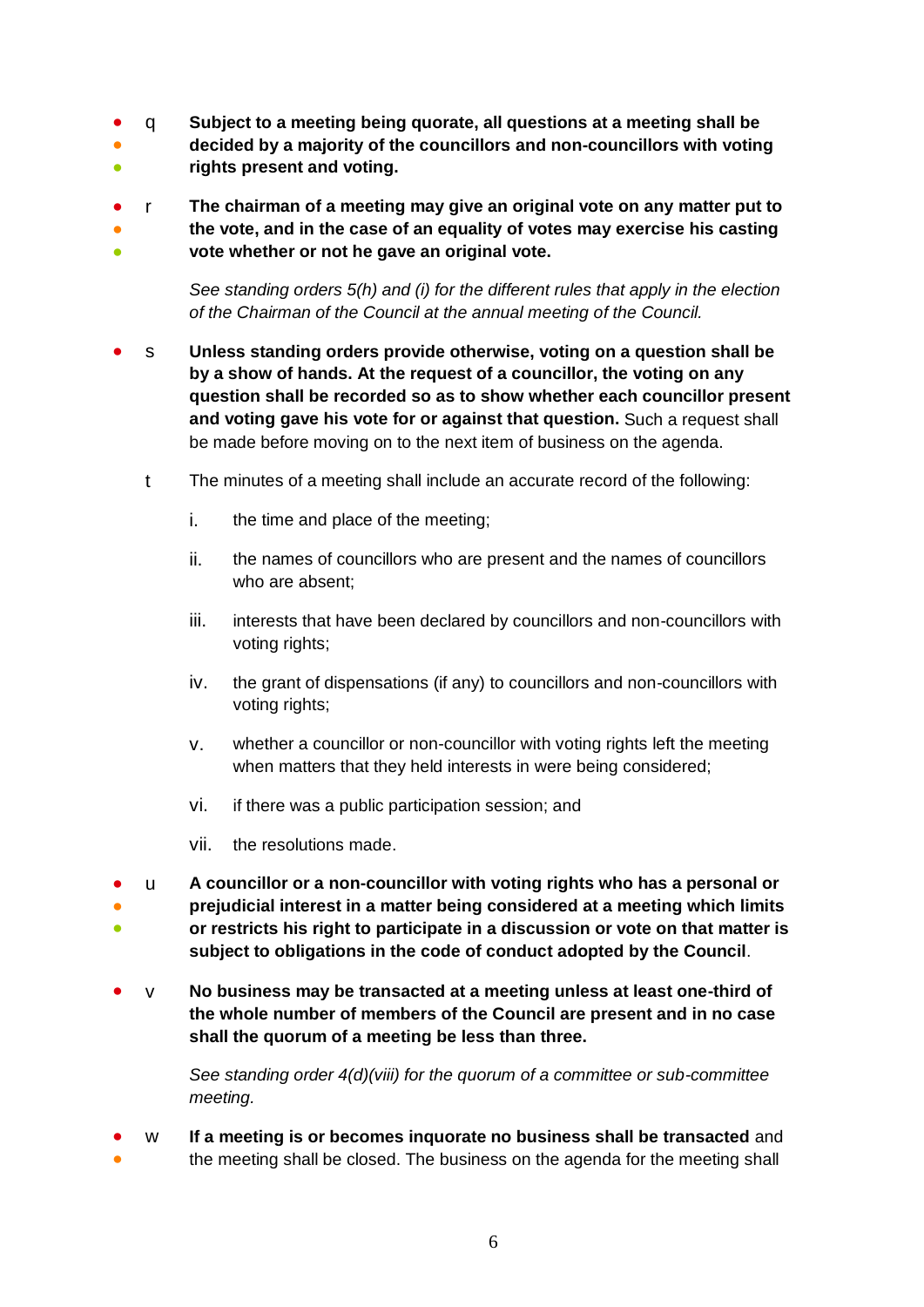- be adjourned to another meeting.
	- x A meeting shall not exceed a period of 2.5 hours

#### 4. **COMMITTEES AND SUB-COMMITTEES**

- a **Unless the Council determines otherwise, a committee may appoint a subcommittee whose terms of reference and members shall be determined by the committee.**
- b **The members of a committee may include non-councillors unless it is a committee which regulates and controls the finances of the Council.**
- c **Unless the Council determines otherwise, all the members of an advisory committee and a sub-committee of the advisory committee may be noncouncillors.**
- d The Council may appoint standing committees or other committees as may be necessary, and:
	- i. shall determine their terms of reference;
	- ii. shall determine the number and time of the ordinary meetings of a standing committee up until the date of the next annual meeting of the Council;
	- iii. shall permit a committee, other than in respect of the ordinary meetings of a committee, to determine the number and time of its meetings;
	- iv. shall, subject to standing orders 4(b) and (c), appoint and determine the terms of office of members of such a committee;
	- v. may, subject to standing orders 4(b) and (c), appoint and determine the terms of office of the substitute members to a committee whose role is to replace the ordinary members at a meeting of a committee if the ordinary members of the committee confirm to the Proper Officer 3 days before the meeting that they are unable to attend;
	- vi. shall, after it has appointed the members of a standing committee, appoint the chairman of the standing committee;
	- vii. shall permit a committee other than a standing committee, to appoint its own chairman at the first meeting of the committee;
	- viii. shall determine the place, notice requirements and quorum for a meeting of a committee and a sub-committee which, in both cases, shall be no less than three;
	- ix. shall determine if the public may participate at a meeting of a committee;
	- x. shall determine if the public and press are permitted to attend the meetings of a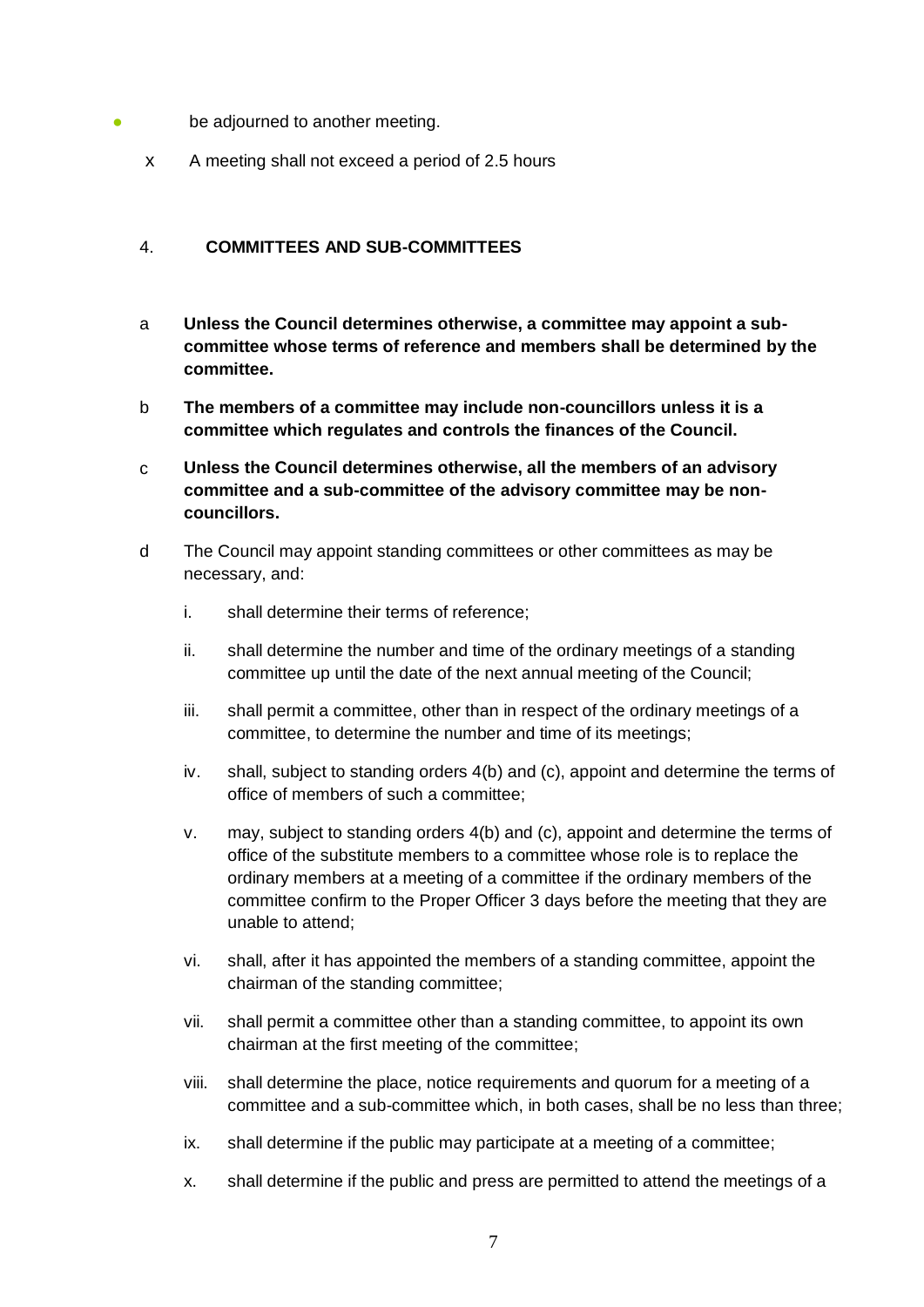sub-committee and also the advance public notice requirements, if any, required for the meetings of a sub-committee;

- xi. shall determine if the public may participate at a meeting of a sub-committee that they are permitted to attend; and
- xii. may dissolve a committee or a sub-committee.

# 5. **ORDINARY COUNCIL MEETINGS**

- a **In an election year, the annual meeting of the Council shall be held on or within 14 days following the day on which the councillors elected take office.**
- b **In a year which is not an election year, the annual meeting of the Council shall be held on such day in May as the Council decides.**
- c **If no other time is fixed, the annual meeting of the Council shall take place at 6pm.**
- d **In addition to the annual meeting of the Council, any number of other ordinary meetings may be held in each year on such dates and times as the Council decides.**
- e **The first business conducted at the annual meeting of the Council shall be the election of the Chairman and Vice-Chairman (if there is one) of the Council.**
- f **The Chairman of the Council, unless he has resigned or becomes disqualified, shall continue in office and preside at the annual meeting until his successor is elected at the next annual meeting of the Council.**
- g **The Vice-Chairman of the Council if there is one, unless he resigns or becomes disqualified, shall hold office until immediately after the election of the Chairman of the Council at the next annual meeting of the Council.**
- h **In an election year, if the current Chairman of the Council has not been re-elected as a member of the Council, he shall preside at the annual meeting until a successor Chairman of the Council has been elected. The current Chairman of the Council shall not have an original vote in respect of the election of the new Chairman of the Council but shall give a casting vote in the case of an equality of votes.**
- i **In an election year, if the current Chairman of the Council has been re-elected as a member of the Council, he shall preside at the annual meeting until a new Chairman of the Council has been elected. He may exercise an original vote in respect of the election of the new Chairman of the Council and shall give a casting vote in the case of an equality of votes.**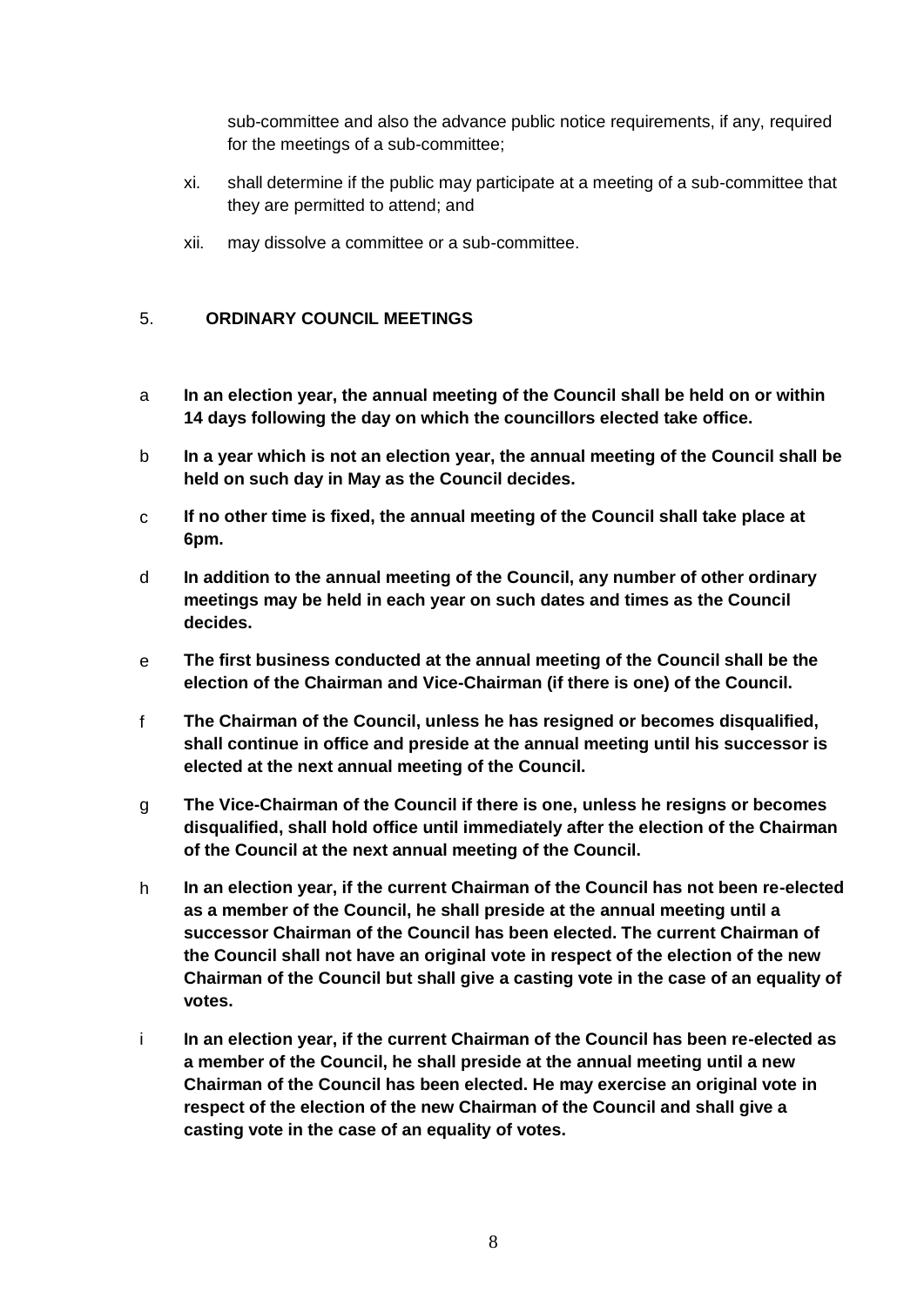- j Following the election of the Chairman of the Council and Vice-Chairman (if there is one) of the Council at the annual meeting, the business shall include:
	- i. **In an election year, delivery by the Chairman of the Council and councillors of their acceptance of office forms unless the Council resolves for this to be done at a later date. In a year which is not an election year, delivery by the Chairman of the Council of his acceptance of office form unless the Council resolves for this to be done at a later date;**
	- ii. Confirmation of the accuracy of the minutes of the last meeting of the Council;
	- iii. Receipt of the minutes of the last meeting of a committee;
	- iv. Review and adoption of appropriate standing orders and financial regulations;
	- v. Review of inventory of land and other assets including buildings and office equipment;
	- vi. Confirmation of arrangements for insurance cover in respect of all insurable risks;

### 6. **EXTRAORDINARY MEETINGS OF THE COUNCIL, COMMITTEES AND SUB-COMMITTEES**

- a **The Chairman of the Council may convene an extraordinary meeting of the Council at any time.**
- b **If the Chairman of the Council does not call an extraordinary meeting of the Council within seven days of having been requested in writing to do so by two councillors, any two councillors may convene an extraordinary meeting of the Council. The public notice giving the time, place and agenda for such a meeting shall be signed by the two councillors.**
- c The chairman of a committee [or a sub-committee] may convene an extraordinary meeting of the committee [or the sub-committee] at any time.
- d If the chairman of a committee [or a sub-committee] does not call an extraordinary meeting within 7 days of having been requested to do so by 2 members of the committee [or the sub-committee], any 2 members of the committee [or the subcommittee] may convene an extraordinary meeting of the committee [or the subcommittee].

#### 7. **PREVIOUS RESOLUTIONS**

a A resolution shall not be reversed within six months except either by a special motion, which requires written notice by at least 3 councillors to be given to the Proper Officer in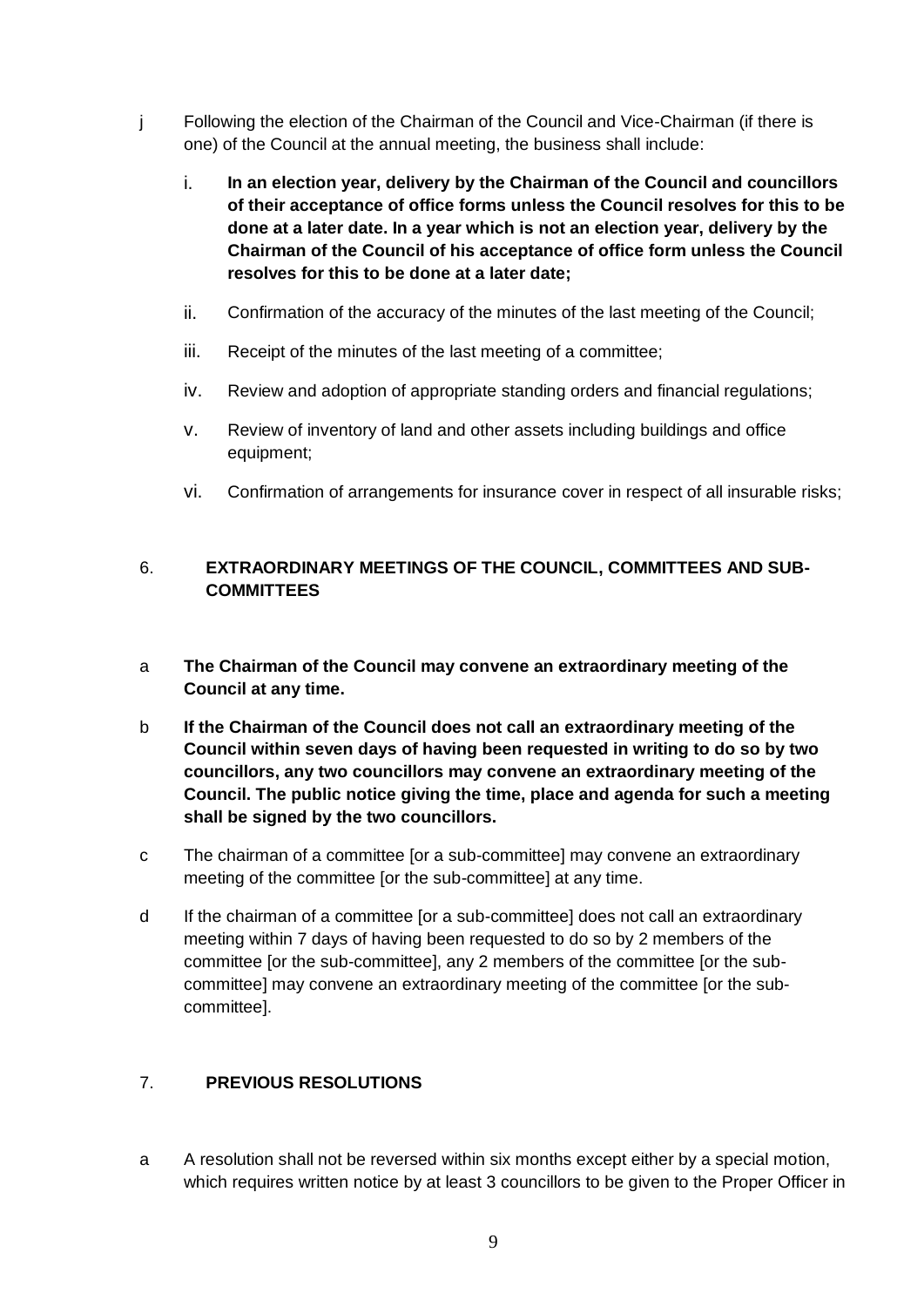accordance with standing order 9, or by a motion moved in pursuance of the recommendation of a committee or a sub-committee.

b When a motion moved pursuant to standing order 7(a) has been disposed of, no similar motion may be moved for a further six months.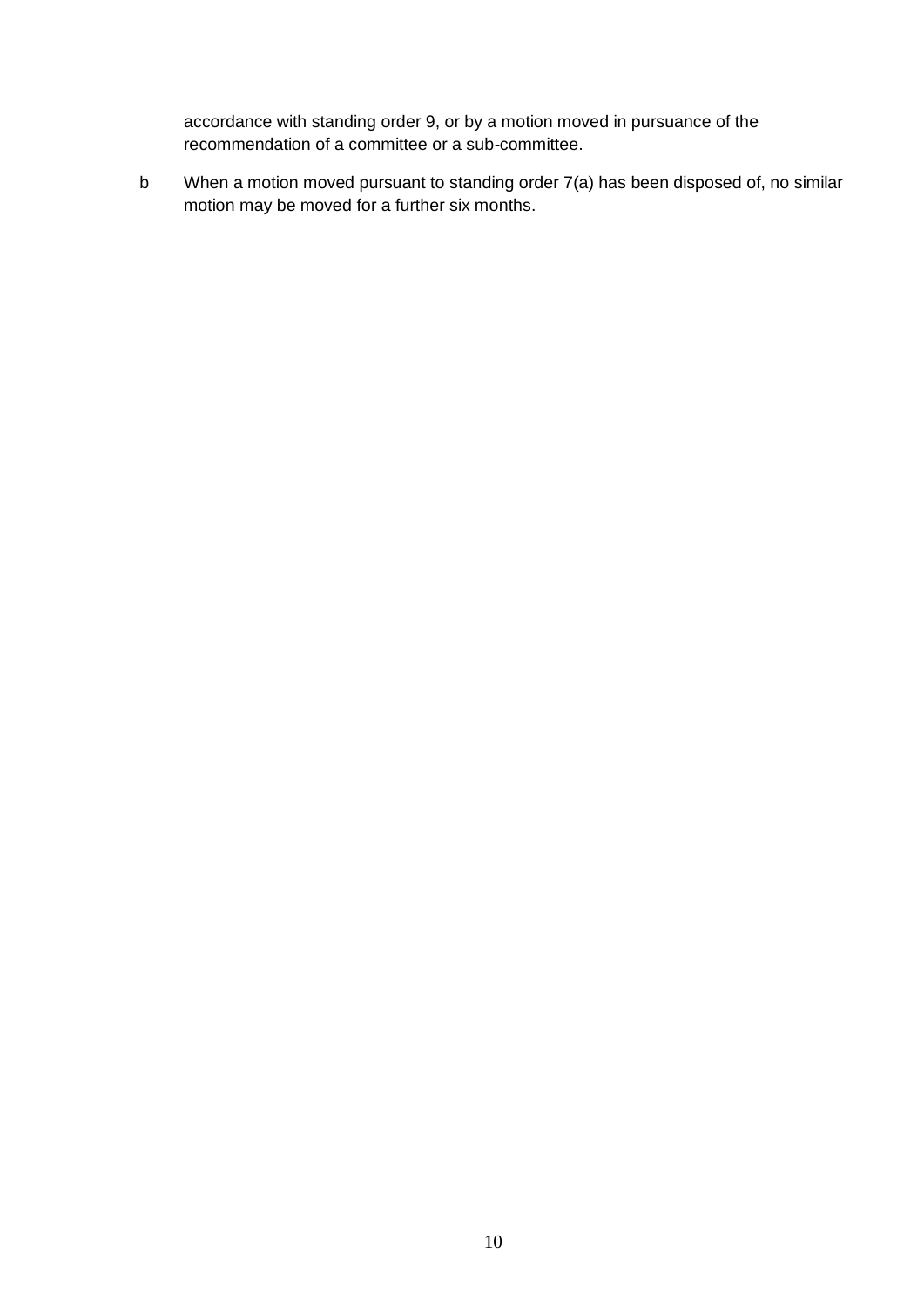# 8. **VOTING ON APPOINTMENTS**

a Where more than two persons have been nominated for a position to be filled by the Council and none of those persons has received an absolute majority of votes in their favour, the name of the person having the least number of votes shall be struck off the list and a fresh vote taken. This process shall continue until a majority of votes is given in favour of one person. A tie in votes may be settled by the casting vote exercisable by the chairman of the meeting.

# 9. **MOTIONS FOR A MEETING THAT REQUIRE WRITTEN NOTICE TO BE GIVEN TO THE PROPER OFFICER**

- a A motion shall relate to the responsibilities of the meeting for which it is tabled and in any event shall relate to the performance of the Council's statutory functions, powers and obligations or an issue which specifically affects the Council's area or its residents.
- b No motion may be moved at a meeting unless it is on the agenda and the mover has given written notice of its wording to the Proper Officer at least 5 clear days before the meeting. Clear days do not include the day of the notice or the day of the meeting.
- c The Proper Officer may, before including a motion on the agenda, received in accordance with standing order 9(b), correct obvious grammatical or typographical errors in the wording of the motion.
- d If the Proper Officer considers the wording of a motion received in accordance with standing order 9(b) is not clear in meaning, the motion shall be rejected until the mover of the motion re-submits it,so that it can be understood,in writing, to the Proper Officer at least 4 clear days before the meeting.
- e If the wording or subject of a proposed motion is considered improper, the Proper Officer shall consult with the chairman of the forthcoming meeting or, as the case may be, the councillors who have convened the meeting, to consider whether the motion shall be included in the agenda or rejected.
- f The decision of the Proper Officer as to whether or not to include the motion on the agenda shall be final.
- g Motions received shall be recorded and numbered in the order that they are received.
- h Motions rejected shall be recorded with an explanation by the Proper Officer of the reason for rejection.

# 10. **MOTIONS AT A MEETING THAT DO NOT REQUIRE WRITTEN NOTICE**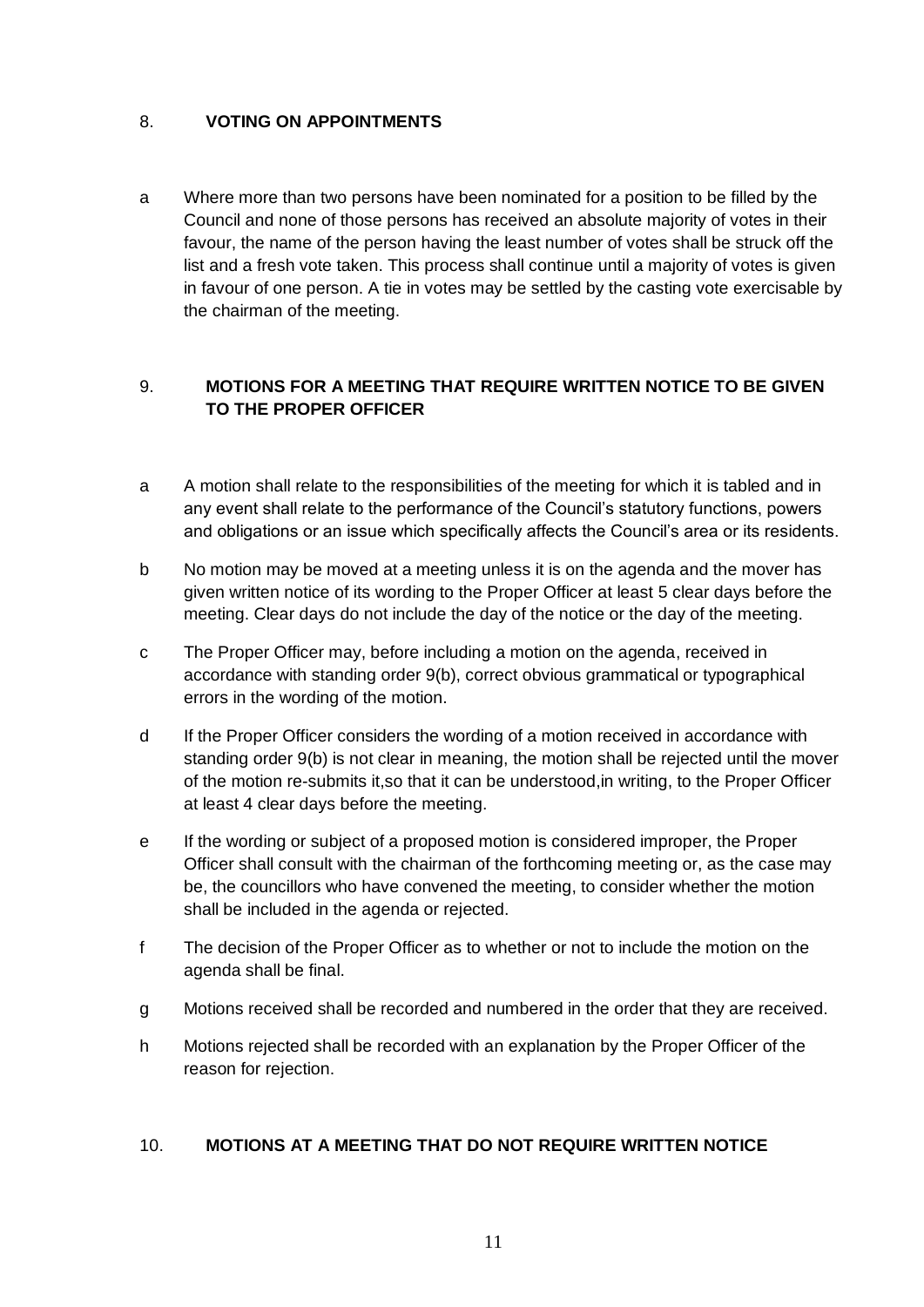- a The following motions may be moved at a meeting without written notice to the Proper Officer:
	- i. to correct an inaccuracy in the draft minutes of a meeting;
	- ii. to move to a vote;
	- iii. to defer consideration of a motion;
	- iv. to refer a motion to a particular committee or sub-committee;
	- v. to appoint a person to preside at a meeting;
	- vi. to change the order of business on the agenda;
	- vii. to proceed to the next business on the agenda;
	- viii. to require a written report;
	- ix. to appoint a committee or sub-committee and their members;
	- x. to extend the time limits for speaking;
	- xi. to exclude the press and public from a meeting in respect of confidential or other information which is prejudicial to the public interest;
	- xii. to not hear further from a councillor or a member of the public;
	- xiii. to exclude a councillor or member of the public for disorderly conduct;
	- xiv. to temporarily suspend the meeting;
	- xv. to suspend a particular standing order (unless it reflects mandatory statutory or legal requirements);
	- xvi. to adjourn the meeting; or
	- xvii. to close the meeting.

#### 11. **MANAGEMENT OF INFORMATION**

*See also standing order 20.*

- a **The Council shall have in place and keep under review, technical and organisational measures to keep secure information (including personal data) which it holds in paper and electronic form. Such arrangements shall include deciding who has access to personal data and encryption of personal data.**
- b **The Council shall have in place, and keep under review, policies for the retention and safe destruction of all information (including personal data) which it holds in paper and electronic form. The Council's retention policy shall confirm the period**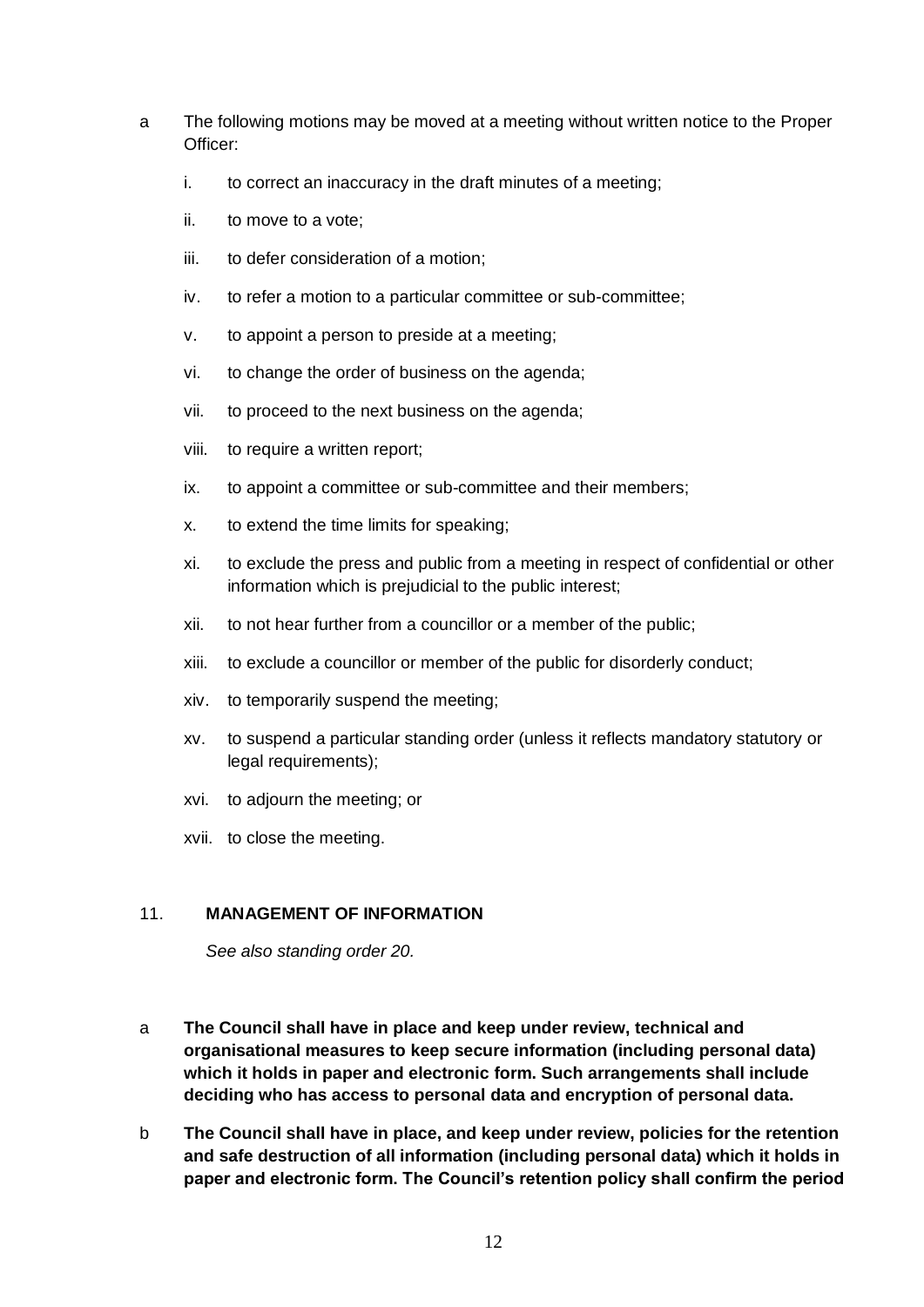**for which information (including personal data) shall be retained or if this is not possible the criteria used to determine that period (e.g. the Limitation Act 1980).**

- c **The agenda, papers that support the agenda and the minutes of a meeting shall not disclose or otherwise undermine confidential information or personal data without legal justification.**
- d **Councillors, staff, the Council's contractors and agents shall not disclose confidential information or personal data without legal justification.**

#### 12. **DRAFT MINUTES**

- a If the draft minutes of a preceding meeting have been served on councillors with the agenda to attend the meeting at which they are due to be approved for accuracy, they shall be taken as read.
- b There shall be no discussion about the draft minutes of a preceding meeting except in relation to their accuracy. A motion to correct an inaccuracy in the draft minutes shall be moved in accordance with standing order 10(a)(i).
- c The accuracy of draft minutes, including any amendment(s) made to them, shall be confirmed by resolution and shall be signed by the chairman of the meeting and stand as an accurate record of the meeting to which the minutes relate.
- d If the chairman of the meeting does not consider the minutes to be an accurate record of the meeting to which they relate, he shall sign the minutes and include a paragraph in the following terms or to the same effect:

"The chairman of this meeting does not believe that the minutes of the meeting of the ( ) held on [date] in respect of ( ) were a correct record but his view was not upheld by the meeting and the minutes are confirmed as an accurate record of the proceedings."

e Subject to standing order 20(a) and following a resolution which confirms the accuracy of the minutes of a meeting, the draft minutes or recordings of the meeting for which approved minutes exist shall be destroyed.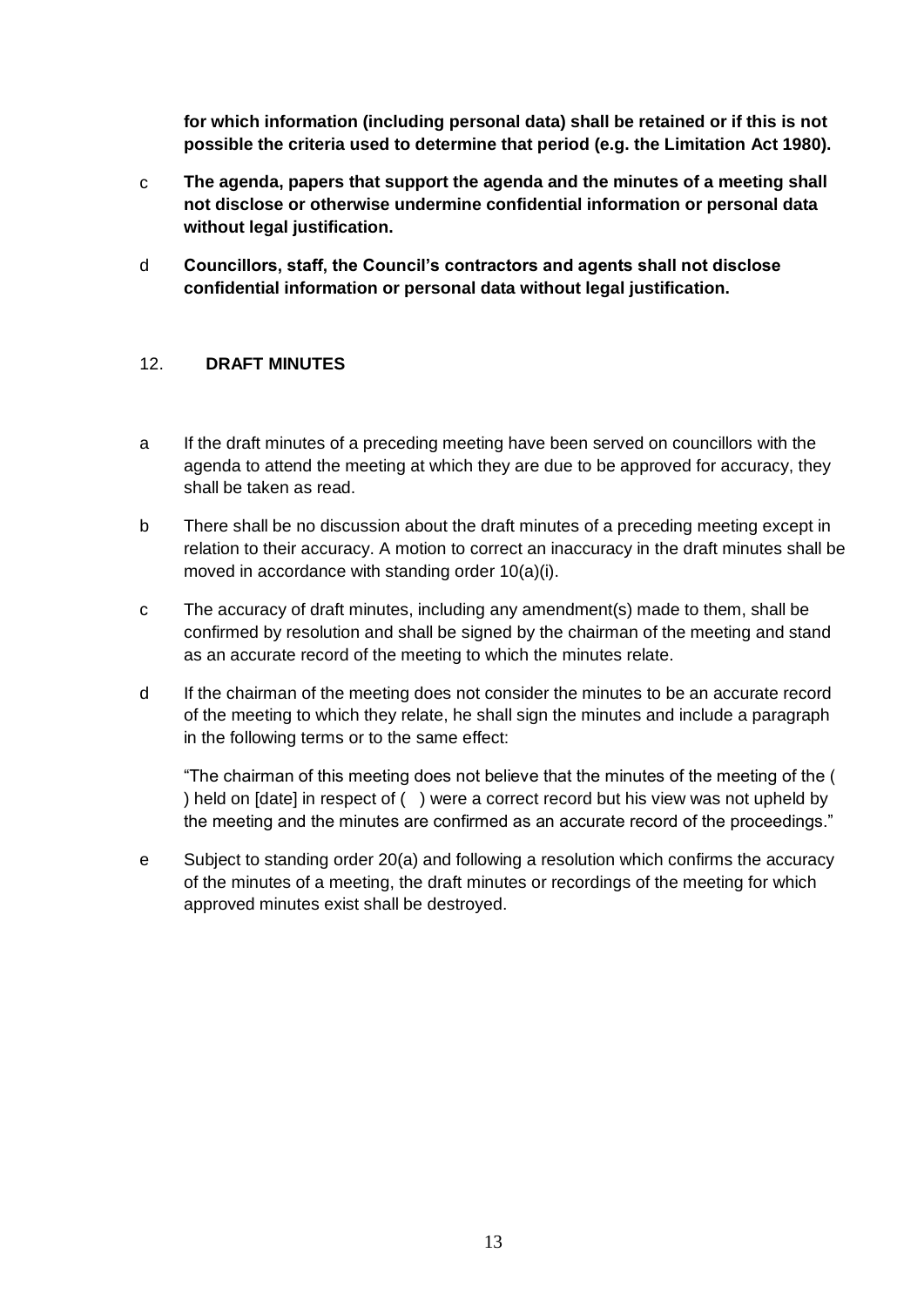### 13. **CODE OF CONDUCT AND DISPENSATIONS**

*See also standing order 3(s).*

# a **Councillors and non-councillors with voting rights shall observe the code of conduct adopted by the Council.**

- b All councillors and non-councillors with voting rights shall undertake training in the code of conduct in accordance with the council's training plan
- c **Dispensation requests shall be in writing and submitted to the standards committee of the County Council** as soon as possible before the meeting that the dispensation is required for.

# 14. **CODE OF CONDUCT COMPLAINTS**

- a Upon notification by the Public Services Ombudsman for Wales that it is dealing with a complaint that a councillor or non-councillor with voting rights has breached the Council's code of conduct, the Proper Officer shall, subject to standing order 11, report this to the Council.
- b Where the notification in standing order 14(a) relates to a complaint made by the Proper Officer, the Proper Officer shall notify the Chairman of Council of this fact.

The Council may:

- i. provide information or evidence where such disclosure is necessary to investigate the complaint or is a legal requirement;
- ii. seek information relevant to the complaint from the person or body with statutory responsibility for investigation of the matter;
- iii. indemnify the councillor or non-councillor with voting rights in respect of his related legal costs and any such indemnity is subject to approval by a meeting of the Council.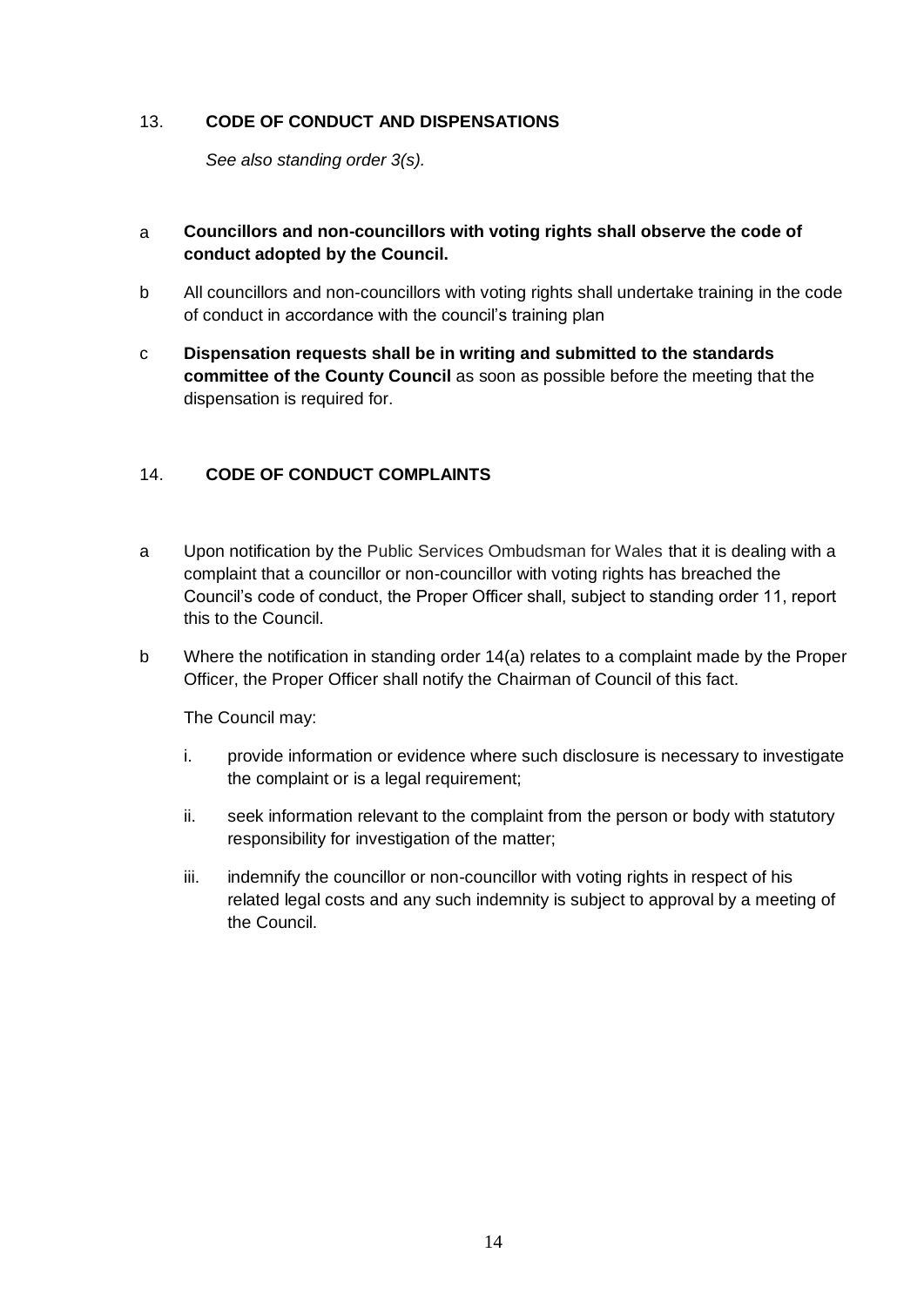### 15. **PROPER OFFICER**

- a The Proper Officer shall be either (i) the clerk or (ii) other staff member(s) nominated by the Council to undertake the work of the Proper Officer when the Proper Officer is absent.
- b The Proper Officer shall:
	- i. **at least three clear days before a meeting of the council, a committee** or a sub-committee:
		- **serve on councillors by delivery or post at their residences, or serve electronically a signed summons confirming the time, place and the agenda; and**
		- **provide, in a conspicuous place, public notice of the time, place and agenda (provided that the public notice with agenda of an extraordinary meeting of the Council convened by councillors is signed by them)and publish electronically notice of the time and place and, as far as reasonably practicable, any documents relating to the business to be transacted at the meeting unless they relate to business which is likely to be considered in private or if their disclosure would be contrary to any enactment.**

*See standing order 3(b) for the meaning of clear days for a meeting of a full council and standing order 3(c) for the meaning of clear days for a meeting of a committee;*

- ii. subject to standing order 9, include on the agenda all motions in the order received unless a councillor has given written notice at least 4 days before the meeting confirming his withdrawal of it;
- iii. **convene a meeting of Council for the election of a new Chairman of the Council, occasioned by a casual vacancy in his office;**
- iv. **facilitate inspection of the minute book by local government electors;**
- v. **receive and retain copies of byelaws made by other local authorities;**
- vi. hold acceptance of office forms from councillors;
- vii. hold a copy of every councillor's register of interests;
- viii. assist with responding to requests made under freedom of information legislation and rights exercisable under data protection legislation, in accordance with the Council's relevant policies and procedures;
- ix. receive and send general correspondence and notices on behalf of the Council except where there is a resolution to the contrary;
- x. assist in the organisation of, storage of, access to, security of and destruction of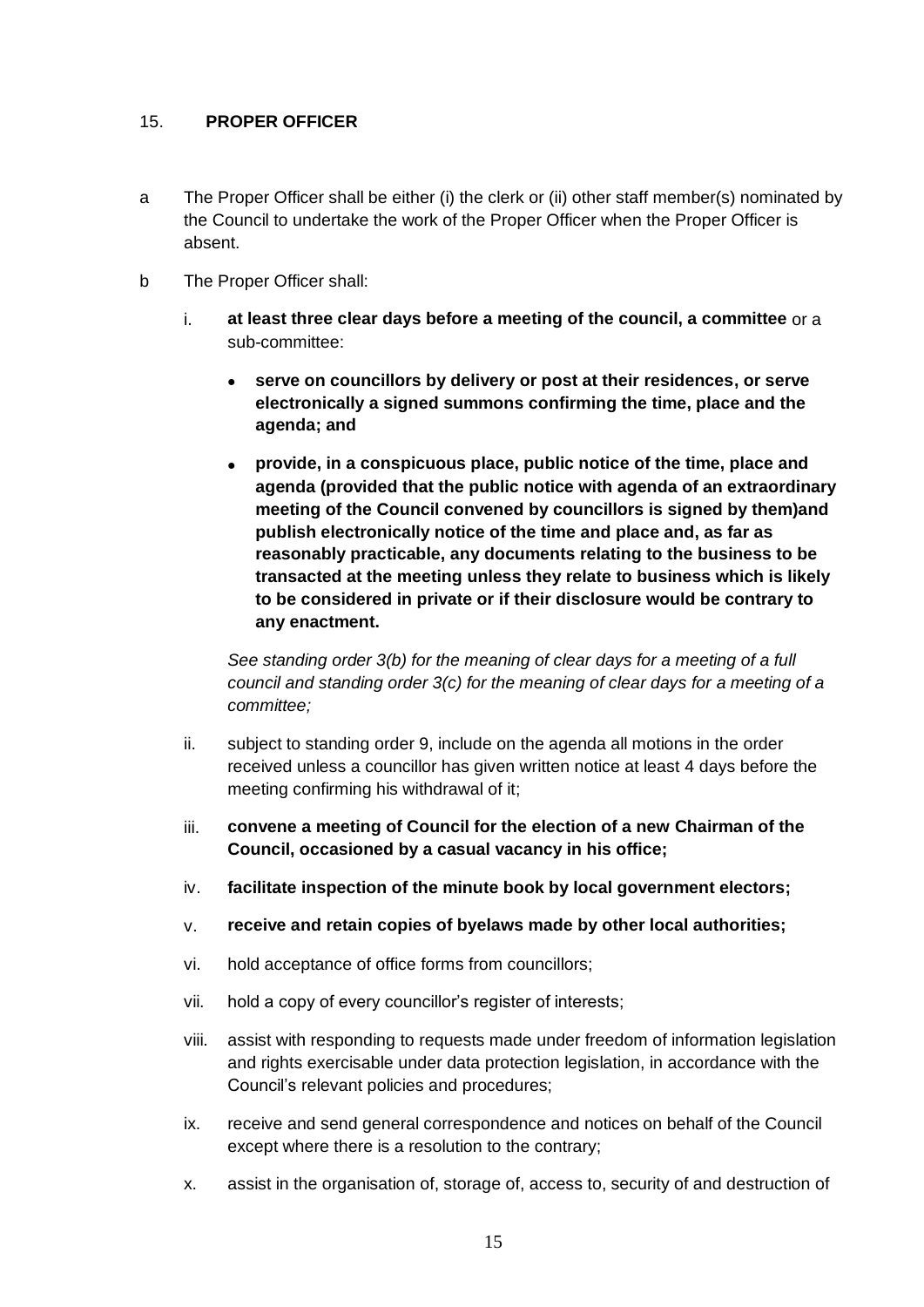information held by the Council in paper and electronic form subject to the requirements of freedom of information and data protection legislation and other legitimate requirements (e.g. the Limitation Act 1980);

xi. arrange for legal deeds to be executed;

*See also standing order 23;*

- xii. arrange or manage the prompt authorisation, approval, and instruction regarding any payments to be made by the Council in accordance with its financial regulations;
- xiii. record every planning application notified to the Council and the Council's response to the local planning authority in a book for such purpose;
- xiv. refer planning applications received to the Council within two working days of receipt and facilitate an extraordinary meeting if the nature of a planning application requires consideration before the next ordinary meeting of the Council
- xv. manage access to information about the Council via the publication scheme; and
- xvi. retain custody of the seal of the Council (if there is one) which shall not be used without a resolution to that effect. *See also standing order 23.*

#### 16. **RESPONSIBLE FINANCIAL OFFICER**

a The Council shall appoint appropriate staff member(s) to undertake the work of the Responsible Financial Officer when the Responsible Financial Officer is absent.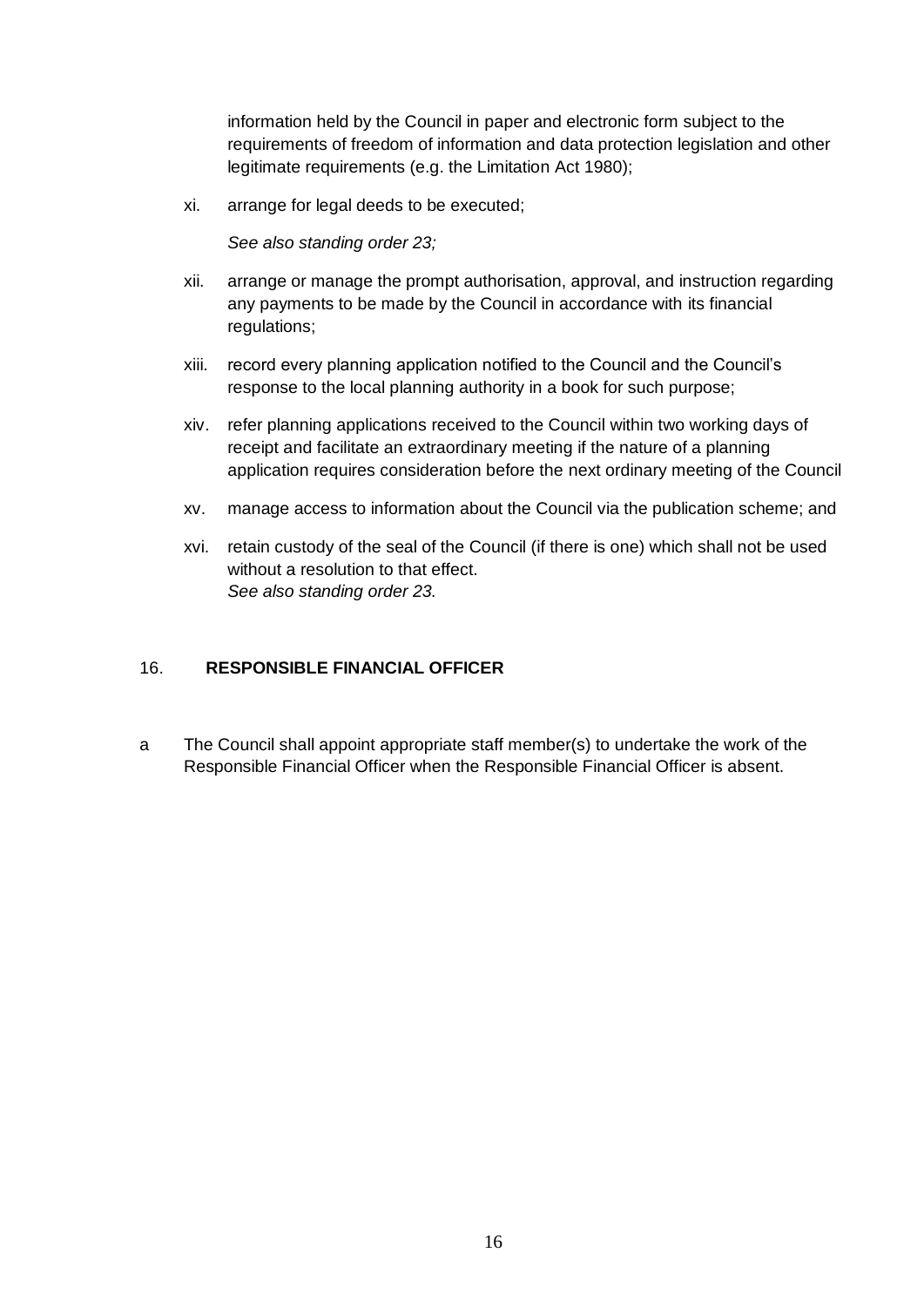# 17. **ACCOUNTS AND ACCOUNTING STATEMENTS**

- a "Proper practices" in standing orders refer to the most recent version of "Governance and Accountability for Local Councils in Wales – A Practitioners' Guide".
- b All payments by the Council shall be authorised, approved and paid in accordance with the law, proper practices and the Council's financial regulations.
- c The Responsible Financial Officer shall supply to each councillor a statement to summarise:
	- i. the Council's receipts and payments (or income and expenditure);
	- ii. the Council's aggregate receipts and payments (or income and expenditure) for the year to date;
	- iii. the balances held and which includes a comparison with the budget for the financial year and highlights any actual or potential overspends.
- d As soon as possible after the financial year end at 31 March, the Responsible Financial Officer shall provide:
	- i. each councillor with a statement summarising the Council's receipts and payments (or income and expenditure) for the year to date for information; and
	- ii. to the Council the accounting statements for the year in the form of Section 1 of the annual governance and accountability return, as required by proper practices, for consideration and approval.
- e The year-end accounting statements shall be prepared in accordance with proper practices and apply the form of accounts determined by the Council (receipts and payments or income and expenditure) for the year to 31 March. A completed draft annual governance and accountability return shall be presented to all councillors at least 5 days prior to anticipated approval by the Council. The annual governance and accountability return of the Council, which is subject to external audit, including the annual governance statement, shall be presented to the Council for consideration and formal approval before 30 June.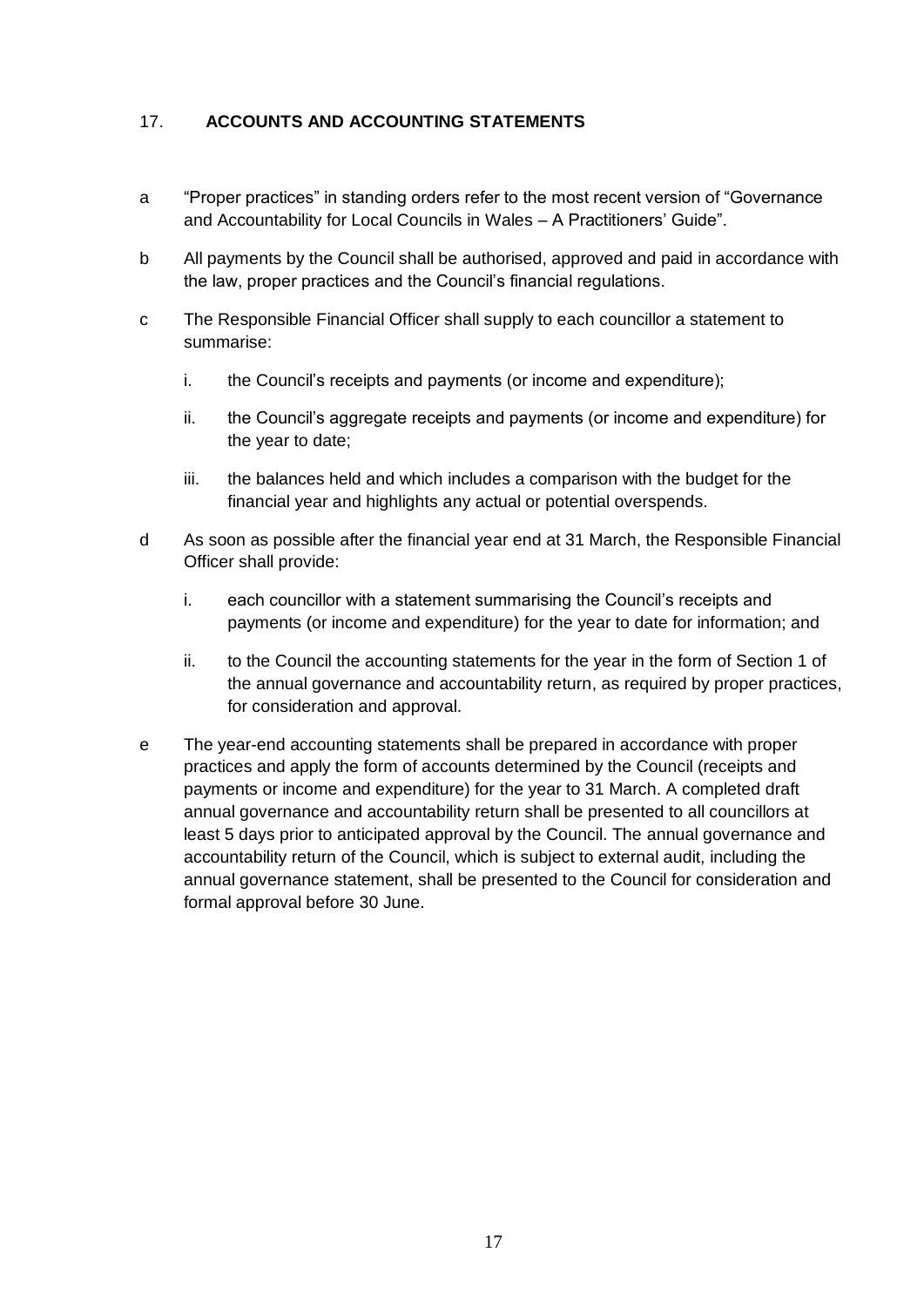# 18. **FINANCIAL CONTROLS AND PROCUREMENT**

- a The Council shall consider and approve financial regulations drawn up by the Responsible Financial Officer, which shall include detailed arrangements in respect of the following:
	- i. the keeping of accounting records and systems of internal controls;
	- ii. the assessment and management of financial risks faced by the Council;
	- iii. the work of the independent internal auditor in accordance with proper practices and the receipt of regular reports from the internal auditor, which shall be required at least annually;
	- iv. the inspection and copying by councillors and local electors of the Council's accounts and/or orders of payments; and
	- v. subject to standing orders 18(e) and (f) whether contracts with an estimated value below [£25,000] or due to special circumstances are exempt from a tendering process or procurement exercise .
- b Financial regulations shall be reviewed regularly and at least annually for fitness of purpose.
- c Subject to additional requirements in the financial regulations of the Council, the tender process for contracts for the supply of goods, materials, services or the execution of works shall include, as a minimum, the following steps:
	- i. a specification for the goods, materials, services or the execution of works shall be drawn up;
	- ii. an invitation to tender shall be drawn up to confirm (i) the Council's specification (ii) the time, date and address for the submission of tenders (iii) the date of the Council's written response to the tender and (iv) the prohibition on prospective contractors contacting councillors or staff to encourage or support their tender outside the prescribed process;
	- iii. the invitation to tender shall be advertised in a local newspaper and in any other manner that is appropriate;
	- iv. tenders are to be submitted in writing in a sealed marked envelope addressed to the Proper Officer;
	- v. tenders shall be opened by the Proper Officer in the presence of at least one councillor after the deadline for submission of tenders has passed;
	- vi. tenders are to be reported to and considered by the appropriate meeting of the Council or a committee or sub-committee with delegated responsibility.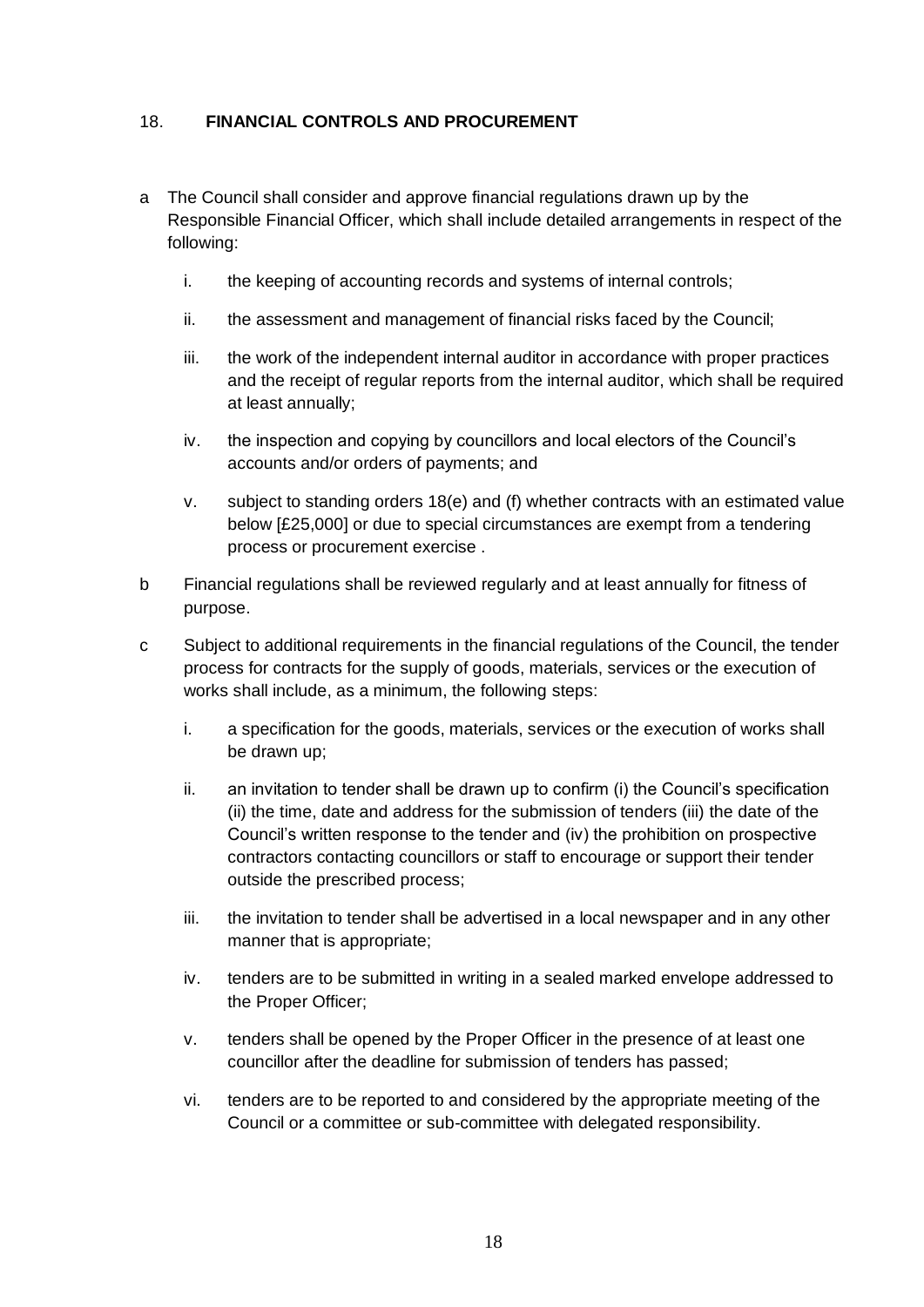- d Neither the Council, nor a committee or a sub-committee with delegated responsibility for considering tenders, is bound to accept the lowest value tender.
- e **A public contract regulated by the Public Contracts Regulations 2015 with an estimated value in excess of £181,302 for a public service or supply contractor in excess of £4,551,413for a public works contract (or other thresholds determined by the European Commission every two years and published in the Official Journal of the European Union (OJEU))shall comply with the relevant procurement procedures and other requirements in the Public Contracts Regulations 2015which include advertising the contract opportunity on the Contracts Finder website and in OJEU.**
- f **A public contract in connection with the supply of gas, heat, electricity, drinking water, transport services, or postal services to the public; or the provision of a port or airport; or the exploration for or extraction of gas, oil or solid fuel with an estimated value in excess of £363,424 for a supply, services or design contract; or in excess of £4,551,413for a works contract; or £820,370 for a social and other specific services contract (or other thresholds determined by the European Commission every two years and published in OJEU) shall comply with the relevant procurement procedures and other requirements in the Utilities Contracts Regulations 2016.**

# 19. **HANDLING STAFF MATTERS**

- a A matter personal to a member of staff that is being considered by a meeting of [Council] OR [the ( ) committee] OR [the ( ) sub-committee] is subject to standing order 11.
- b Subject to the Council's policy regarding absences from work, the Council's most senior member of staff shall notify the chairman of [the () committee] OR [the () subcommittee] or, if he is not available, the vice-chairman (if there is one) of [the () committee] OR [the ( ) sub-committee] of absence occasioned by illness or other reason and that person shall report such absence to [the ( ) committee] OR [the ( ) sub-committee] at its next meeting.
- c The chairman of [the ( ) committee] OR [the ( ) sub-committee] or in his absence, the vice-chairman shall upon a resolution conduct a review of the performance and annual appraisal of the work of [the member of staff's job title]. The reviews and appraisal shall be reported in writing and are subject to approval by resolution by [the ( ) committee] OR [the ( ) sub-committee].
- d Subject to the Council's policy regarding the handling of grievance matters, the Council's most senior member of staff (or other members of staff) shall contact the chairman of [the ( ) committee] OR [the ( ) sub-committee] or in his absence, the vice-chairman of [the ( ) committee] OR [the ( ) sub-committee] in respect of an informal or formal grievance matter, and this matter shall be reported back and progressed by resolution of [the () committee] OR [the ( ) sub-committee].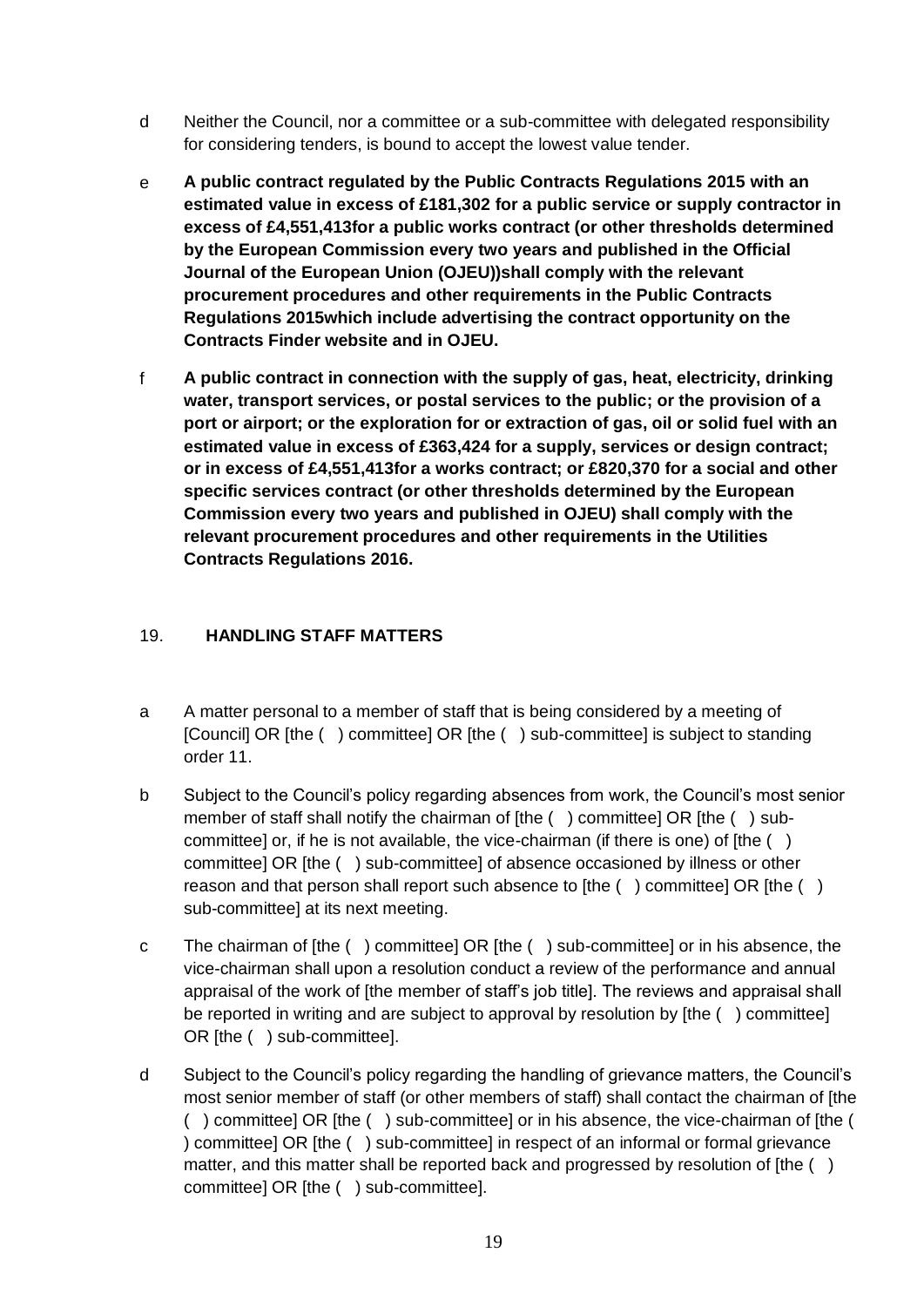- e Subject to the Council's policy regarding the handling of grievance matters, if an informal or formal grievance matter raised by [the member of staff's job title] relates to the chairman or vice-chairman of [the ( ) committee] OR [the ( ) sub-committee], this shall be communicated to another member of [the () committee] OR [the () subcommittee], which shall be reported back and progressed by resolution of [the () committee] OR [the ( ) sub-committee].
- f Any persons responsible for all or part of the management of staff shall treat as confidential the written records of all meetings relating to their performance, capabilities, grievance or disciplinary matters.
- g In accordance with standing order 11(a), persons with line management responsibilities shall have access to staff records referred to in standing order 19(f).

# 20. **RESPONSIBILITIES TO PROVIDE INFORMATION**

*See also standing order 21.*

- a **In accordance with freedom of information legislation, the Council shall publish information in accordance with its publication scheme and respond to requests for information held by the Council.**
- 21. **RESPONSIBILITIES UNDER DATA PROTECTION LEGISLATION** (Below is not an exclusive list).

*See also standing order 11.*

- a **The Council may appoint a Data Protection Officer.**
- b **The Council shall have policies and procedures in place to respond to an individual exercising statutory rights concerning his personal data.**
- c **The Council shall have a written policy in place for responding to and managing a personal data breach.**
- d **The Council shall keep a record of all personal data breaches comprising the facts relating to the personal data breach, its effects and the remedial action taken.**
- e **The Council shall ensure that information communicated in its privacy notice(s) is in an easily accessible and available form and kept up to date.**
- f **The Council shall maintain a written record of its processing activities.**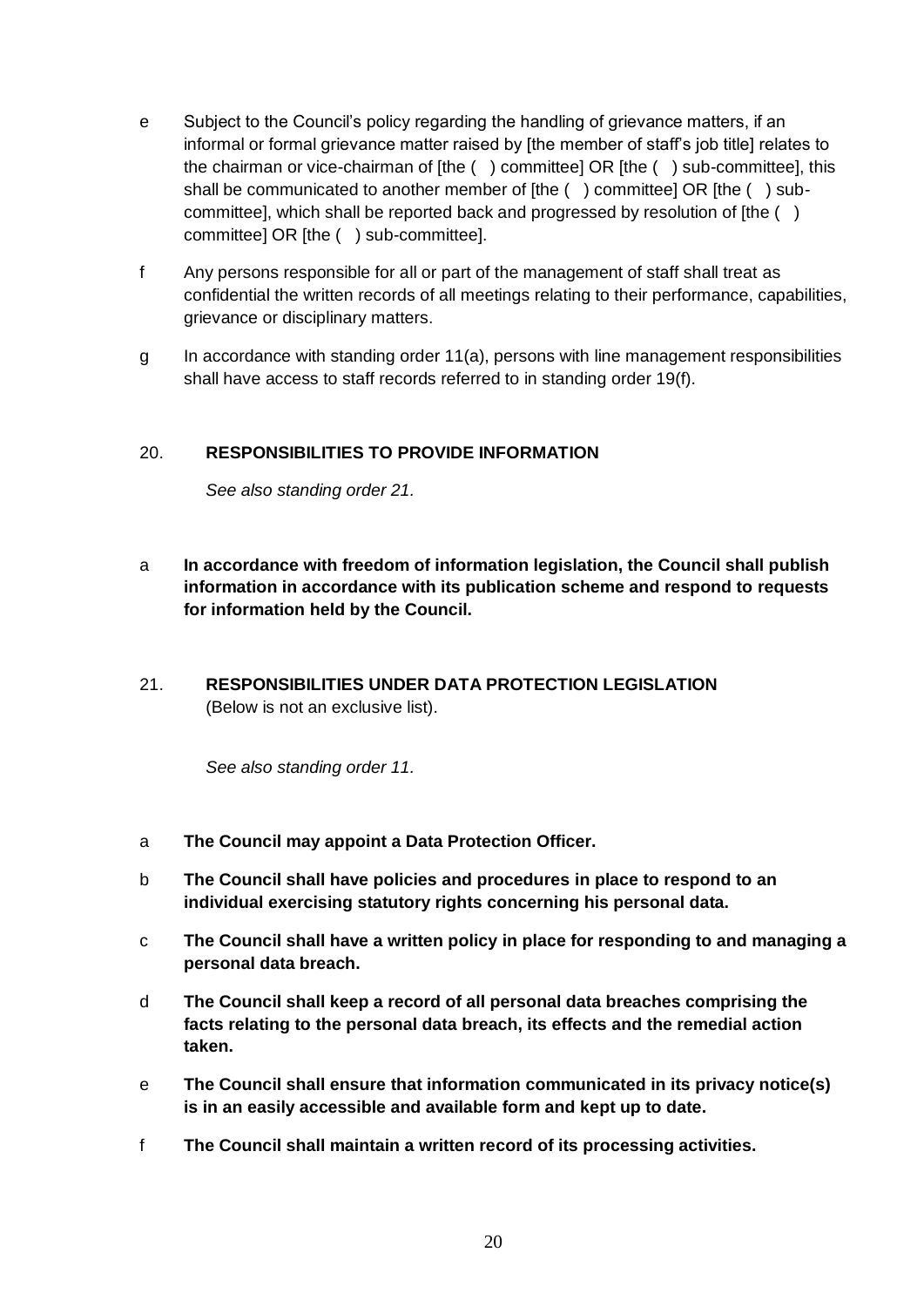# 22. **RELATIONS WITH THE PRESS/MEDIA**

a Requests from the press or other media for an oral or written comment or statement from the Council, its councillors or staff shall be handled in accordance with the Council's policy in respect of dealing with the press and/or other media.

# 23. **EXECUTION AND SEALING OF LEGAL DEEDS**

*See also standing orders 15(b)(xii) and (xvii).*

a A legal deed shall not be executed on behalf of the Council unless authorised by a resolution.

**Subject to standing order 23(a), any two councillors may sign, on behalf of the Council, any deed required by law and the Proper Officer shall witness their signatures.**

# 24. **COMMUNICATING WITH COUNTY COUNCIL COUNCILLORS**

- a An invitation to attend a meeting of the Council shall be sent, together with the agenda, to the ward councillor(s) of the County Council representing the area of the Council.
- b Unless the Council determines otherwise, a copy of each letter sent to the County Council shall be sent to the ward councillor(s) representing the area of the Council.

# 25. **RESTRICTIONS ON COUNCILLOR ACTIVITIES**

- a. Unless duly authorised no councillor shall:
	- i. inspect any land and/or premises which the Council has a right or duty to inspect; or
	- ii. issue orders, instructions or directions.

# 26. **STANDING ORDERS GENERALLY**

a All or part of a standing order, except one that incorporates mandatory statutory or legal requirements, may be suspended by resolution in relation to the consideration of an item on the agenda for a meeting.